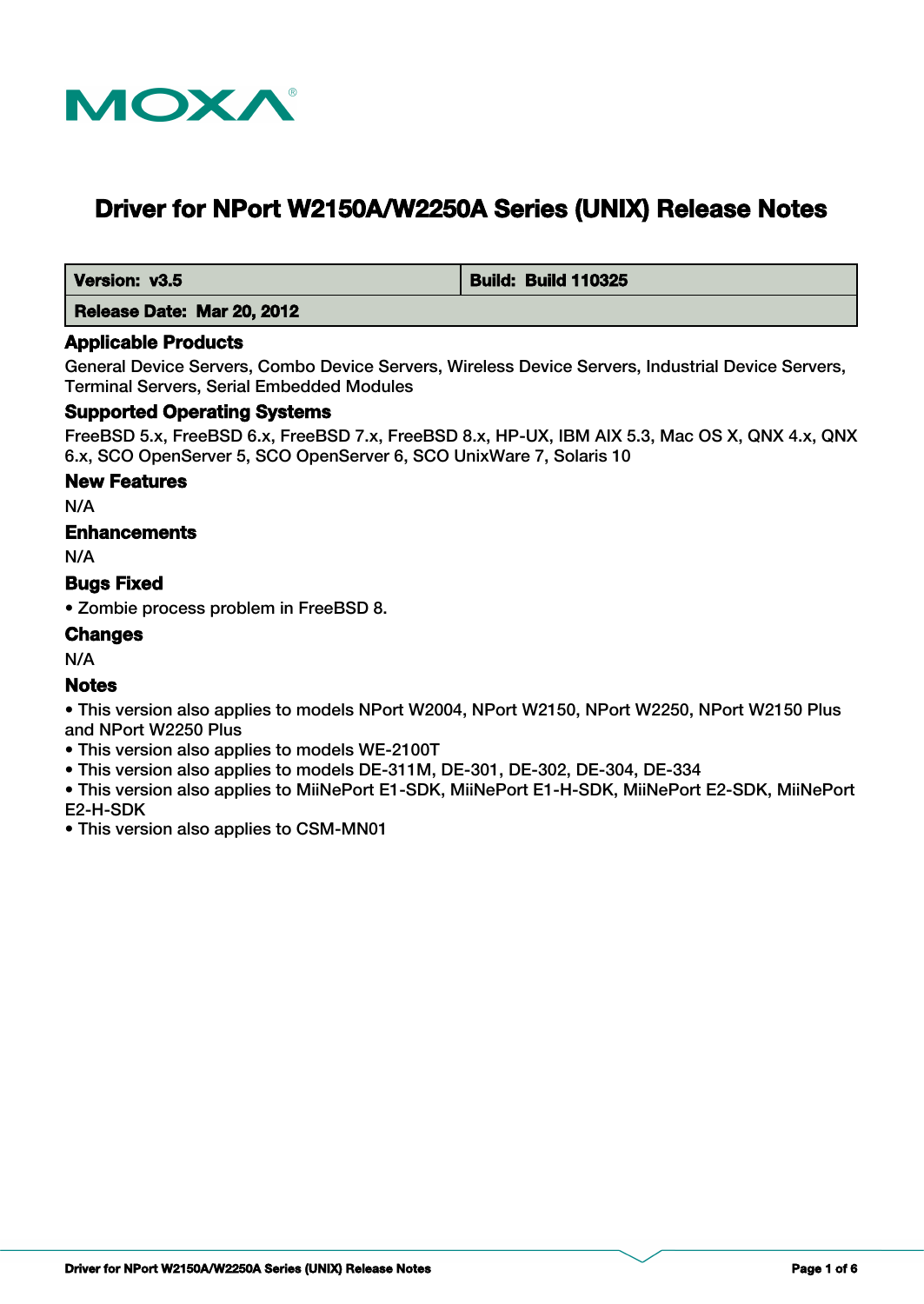

| Version: v3.4 | <b>Build: N/A</b> |
|---------------|-------------------|
|               |                   |

## **Applicable Products**

General Device Servers, Combo Device Servers, Wireless Device Servers, Industrial Device Servers, Terminal Servers, Serial Embedded Modules

## **Supported Operating Systems**

FreeBSD 5.x, FreeBSD 6.x, FreeBSD 7.x, HP-UX, IBM AIX 5.3, Mac OS X, QNX 4.x, QNX 6.x, SCO OpenServer 5, SCO OpenServer 6, SCO UnixWare 7, Solaris 10

#### **New Features**

• Supports Mac OS X v10.3 later.

#### **Enhancements**

N/A

## **Bugs Fixed**

• Pseudo tty writes when resources were temporarily unavailable.

• Zombie process problem in HP-Unix

#### **Changes**

N/A

## **Notes**

• This version also applies to models NPort W2004, NPort W2150, NPort W2250, NPort W2150 Plus and NPort W2250 Plus

- This version also applies to models WE-2100T
- This version also applies to models DE-311M, DE-301, DE-302, DE-304, DE-334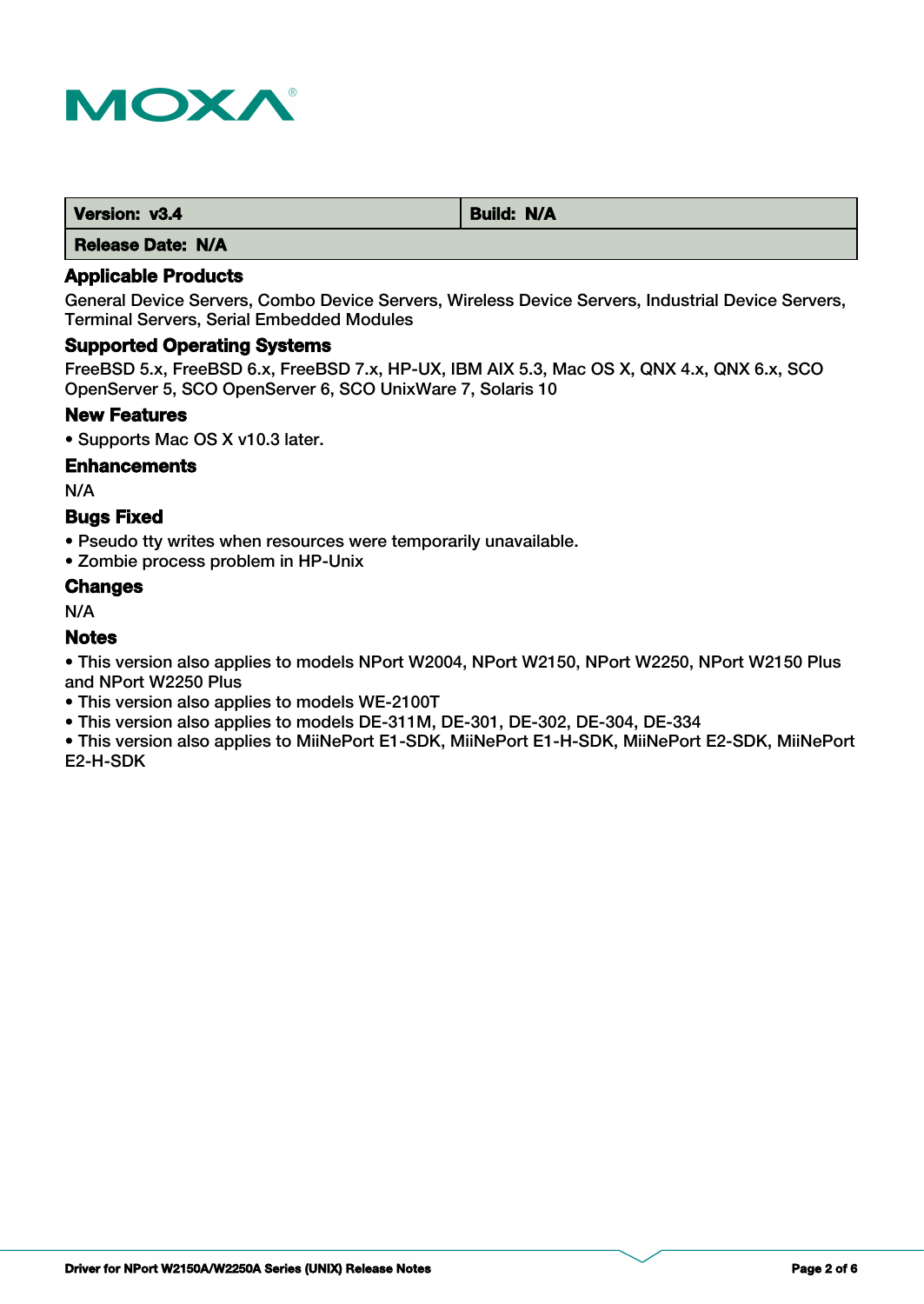

| Version: v3.3 | Build: N/A |
|---------------|------------|
| .             |            |

# **Applicable Products**

General Device Servers, Combo Device Servers, Wireless Device Servers, Industrial Device Servers, Terminal Servers, Serial Embedded Modules

## **Supported Operating Systems**

FreeBSD 5.x, FreeBSD 6.x, FreeBSD 7.x, HP-UX, IBM AIX 5.3, QNX 4.x, QNX 6.x, SCO OpenServer 5, SCO OpenServer 6, SCO UnixWare 7, Solaris 10

## **New Features**

- Supports Solaris 10 in Sparc Machine, IBM AIX 5.3.
- Supports Alpha Server.

## **Enhancements**

N/A

# **Bugs Fixed**

- Driver connection problem in QNX4.
- When NPort restarted, the driver reset connection would fail in big-endian machines.
- moxattyd would close when a user used terminal to open ports.
- -t parameter would not work on 64-bit machines.
- NPort polling mechnism bug in QNX 6.
- "Invalid Argument" message when using the stty command in Solaris.
- The driver buffer size was changed to 8192 bytes for AIX.
- moxattyd disappeared in big-endian machines.
- Zombie processes were generated on QNX 4 when the device server was disconnected.

# **Changes**

N/A

## **Notes**

• This version also applies to models NPort W2004, NPort W2150, NPort W2250, NPort W2150 Plus and NPort W2250 Plus

• This version also applies to models WE-2100T

• This version also applies to models DE-311M, DE-301, DE-302, DE-304, DE-334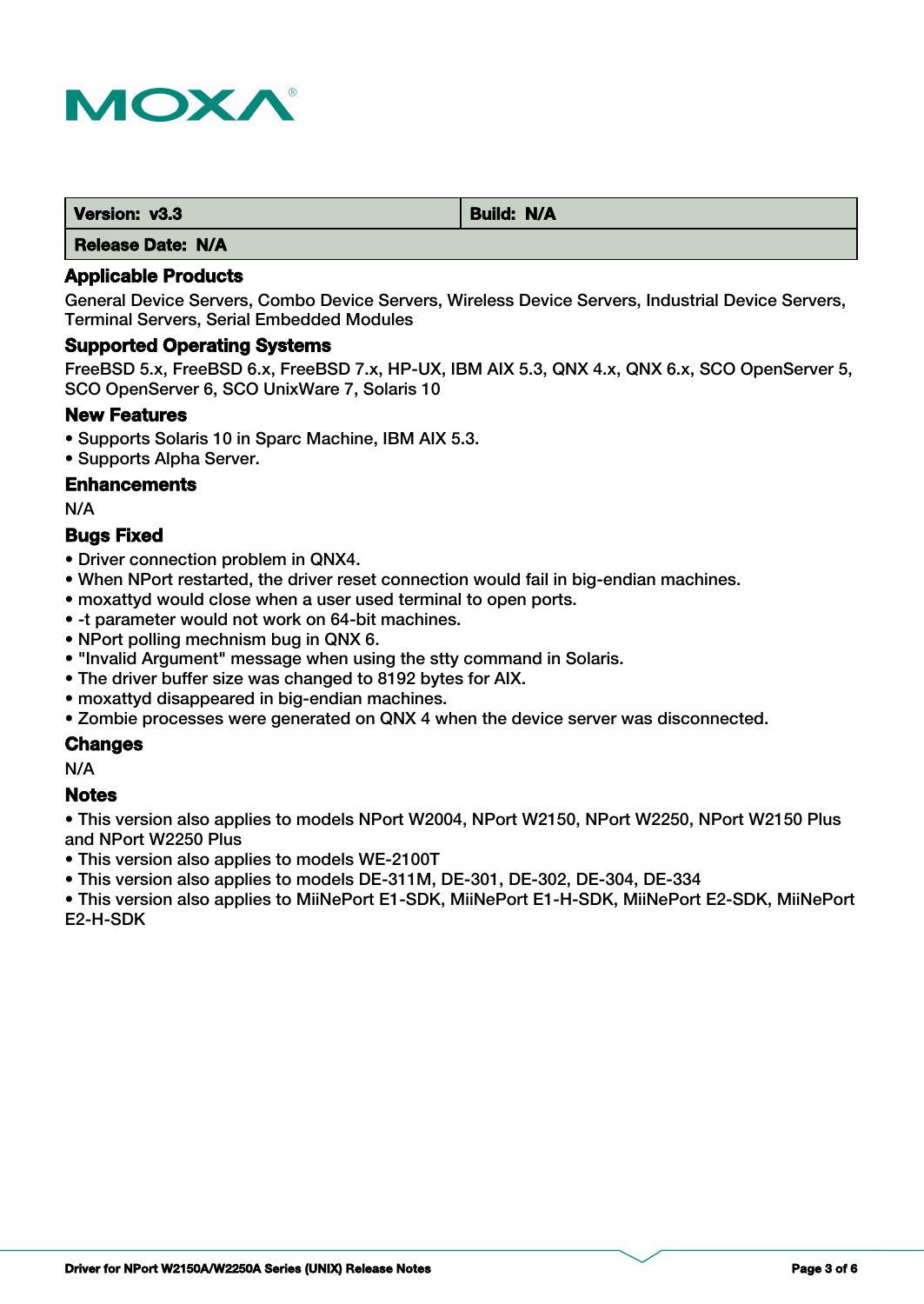

| Version: v3.2            | <b>Build: N/A</b> |
|--------------------------|-------------------|
| I Malaysia Malaysia 1974 |                   |

# **Applicable Products**

General Device Servers, Combo Device Servers, Wireless Device Servers, Industrial Device Servers, Terminal Servers, Serial Embedded Modules

#### **Supported Operating Systems**

FreeBSD 5.x, FreeBSD 6.x, FreeBSD 7.x, HP-UX, QNX 4.x, QNX 6.x, SCO OpenServer 5, SCO OpenServer 6, SCO UnixWare 7

#### **New Features**

- Supports FreeBSD.
- Supports QNX 4.25.
- Supports QNX 6.
- Supports SCO OpenServer 6.
- Added -u parameter and user\_defined.cf for user self-defined pseudo-tty.
- Added -x parameter to disable log function.

#### **Enhancements**

• Updated README.TXT.

# **Bugs Fixed**

- Fixed ports should not create problems for other users.
- When users opened a port, it would cause a "permission denied" error.

## **Changes**

N/A

#### **Notes**

• This version also applies to models NPort W2004, NPort W2150, NPort W2250, NPort W2150 Plus and NPort W2250 Plus

• This version also applies to models WE-2100T

• This version also applies to models DE-311M, DE-301, DE-302, DE-304, DE-334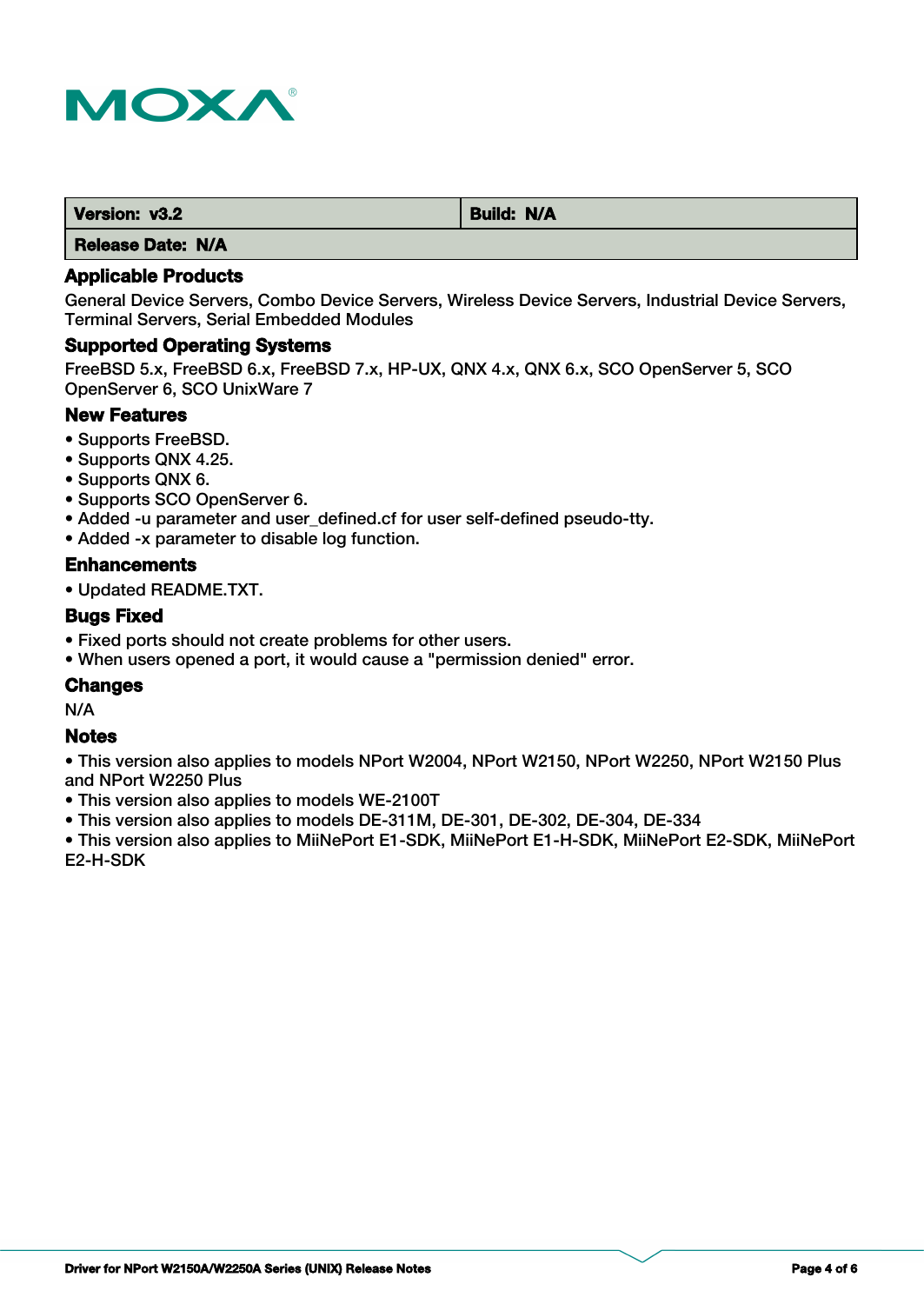

| Version: v3.1 | <b>Build: N/A</b> |
|---------------|-------------------|
| .<br>----     |                   |

## **Applicable Products**

General Device Servers, Combo Device Servers, Wireless Device Servers, Industrial Device Servers, Terminal Servers, Serial Embedded Modules

# **Supported Operating Systems**

HP-UX, QNX 6.x, SCO OpenServer 5, SCO UnixWare 7

#### **New Features**

- Supports NPort IA models.
- Supports HP-UX.
- Added -f parameter to specify configuration.

## **Enhancements**

N/A

## **Bugs Fixed**

• Could not bind UDP Port when moxattyd daemon had installed over 9 target MAC addresses.

#### **Changes**

N/A

## **Notes**

• This version also applies to models NPort W2004, NPort W2150, NPort W2250, NPort W2150 Plus and NPort W2250 Plus

- This version also applies to models WE-2100T
- This version also applies to models DE-311M, DE-301, DE-302, DE-304, DE-334